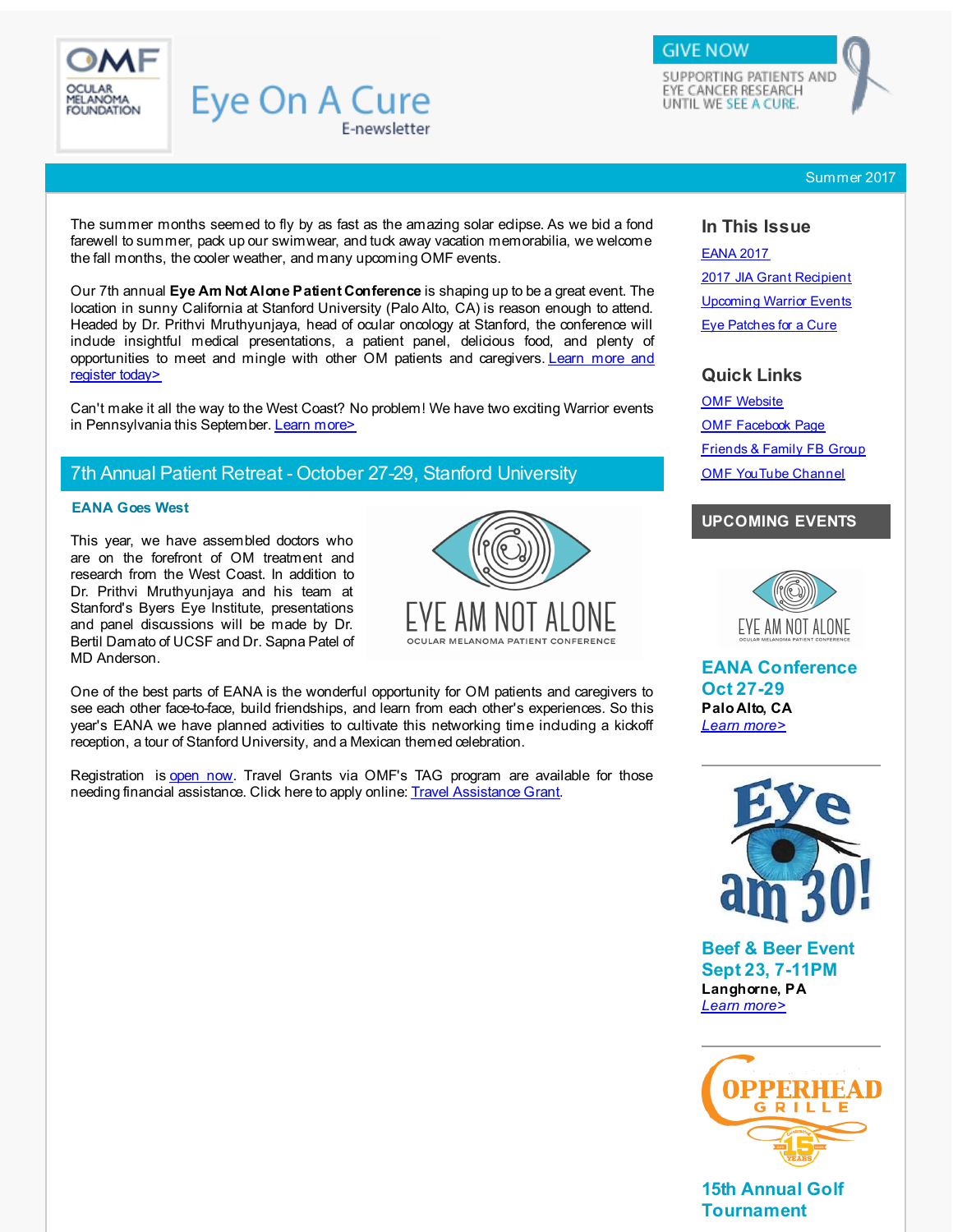

## Meet Vivian Chua, the 2017 JIA Grant Recipient

#### **Coming Closer to a Cure**

Vivian Chua, PhD, a post-doctoral research fellow in the Department of Cancer Biology at Thomas Jefferson University's Sidney Kimmel Cancer Center, was awarded the 2017 AACR - Kammerman Family/Ocular Melanoma Foundation Fellowship for her submission *Epigenetics and Treatment Strategies for Metastatic Cancer.*

Dr. Chua's reseach focuses on how bromodomain protein inhibitors can effectively reduce metastatic UM cell growth. A second aim of the research is to investigate whether cells in the liver microenvironment would produce factors/proteins that may alter the responses of UM tumor cells to



bromodomain inhibitors. We look forward to hearing the results of her research and applaud her assistance in helping us get one step doser to "Seeing a Cure."

What makes this grant even more meaningful is that this year OMF teamed with the Kammerman Family who raised over \$50,000 for OM research. Their incredible fundraising efforts allow us to offer not one, but two research grants. The first grant was awarded in May at the annual AACR convention in Washington DC. The second grant will be awarded spring 2018. You can read more about this amazing family and their Warrior efforts [here](http://r20.rs6.net/tn.jsp?f=0013Ide45euolXWlh8nGGXV8puSU2HRXKBllLC9pUlgQUD5oN8suI0X0lUqoUShhbDjjK6DMCYPjgYTaV4JOlCOIrth89oyK23j8lHZBKep4afVWuekL68pyOfoUdqcBtu3isJW6KjFSW53pASsMtlL5jQNKZiV0JJiGu2bhIGrBAON1rs7TInbvGbvYkC7T_dRQxRSLym0TuETQlYtGXDjevJGT7UF3NRXazF2FLwsp42QzxnfM3Gfj_5VNjrdaw_0cFkbfbsXVCvk1RUgwCNb65iddLIuw9KpoNX8E10liZc8qUd5X2i1hJ29pEI4rTjeC3uZCxHMPgGakeGCYct0JQ==&c=&ch=).

## Upcoming Warrior Events

#### <span id="page-1-0"></span>**A Birthday Wish**

When Caitlyn Stewart decided to surprise her husband, Phil, with an unforgettable birthday party, she knew she wanted it to be not only memorable but also meaningful.

In just a couple weeks, the Stewart family is hosting a "Beef & Beer" Birthday Bash to celebrate Phil's 30th birthday and help raise money for OMF. The evening will be filled with fun, food, and a raffle. If you are in the Langhorne, PA area...come wish Phil a happy birthday for a great cause! Learn [more>](http://r20.rs6.net/tn.jsp?f=0013Ide45euolXWlh8nGGXV8puSU2HRXKBllLC9pUlgQUD5oN8suI0X0oeNvxH--wSGqFbWuGTkKO8hiHGWL_mKRHwOQnCQ6_YNjuzVWkRJXVZWcOA2ho6FcF9vr_iPzJhCRZ3g69DpbQb9nTbTodvDyOV5WF5PeldW7CG-JV4GW0PYTSU89UZFFGW1zqS3IJ0cr-P3YMIUxfPhIy0-rv1Sfz53HtKP6GAaxCkeOjG67GqPpjznN0kYEXaCE0M0W_VAT9DKPJheqg8bcgfObvJINdiKWuD6cRHC3QPeoJENfweN6-Gog_OOfbpbvnD6MLNjvrM0QCBO6OpbIyDQefirkA==&c=&ch=)

**Sept 25 Bath, PA** Learn [more>](http://r20.rs6.net/tn.jsp?f=0013Ide45euolXWlh8nGGXV8puSU2HRXKBllLC9pUlgQUD5oN8suI0X0oeNvxH--wSG5bB7X3sdXhJEXJwoiqgcGOfyIB21yoX8ATGtkz0FsU17zBVnUOQywe0HfzRpuuQBJPDLflZ2xzzaHmardPpGd8xD6wINYTtUrQBHTc0N1iYNAb4BvDwhCjbvZtHwMsELkHigXgQBHUlZr8wwVTe0jD_RZ7Aa1uFNBiFGDHy2e-EIbUDSF0Qy3IXaD0GGR4vc0NzZSiz7LefjHdPw3o0265JSf9dZiXdvKprvwhotydNe8IVMp21kUGGAC71KjpmYOHQnyRQxI0g=&c=&ch=)

### **BY THE NUMBERS**

**13** years since founding **#1** on Google for OM **3,284** Facebook 'likes' **2,406** Forum members **7,588** Twitter followers **114k** annual web visitors